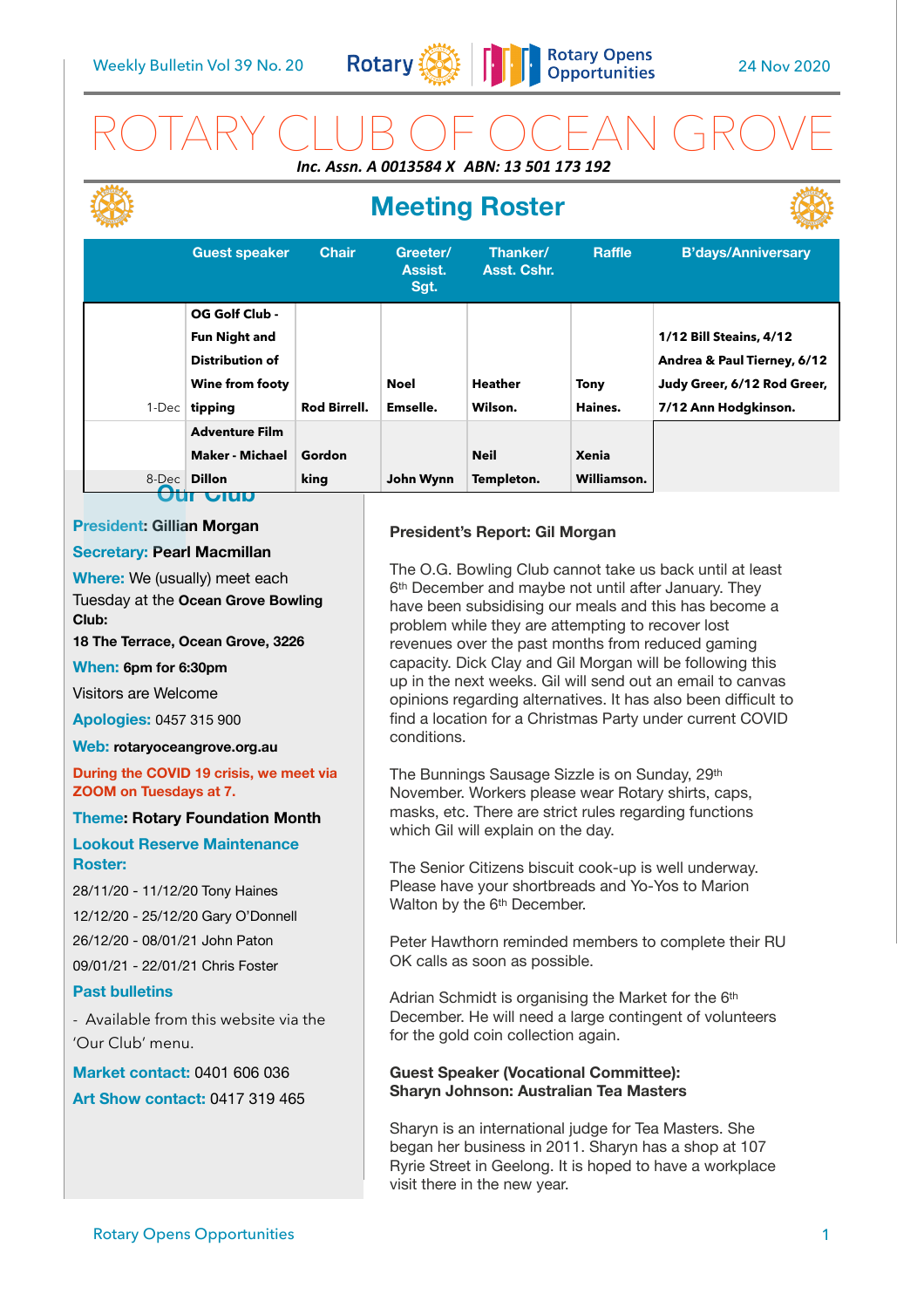# Members: Coming Events:

# Saying of the week ....

…………………………………………………

…………………………………………………

### Humour ….

### Links ……

[Rotary International](https://www.rotary.org): [www.rotary.org](http://www.rotary.org)

[Rotary District 9780](http://rotary9780.org): [www.rotary9780.org](http://www.rotary9780.org)

[Footy Tipping](http://www.footytips.com.au) [www.footytips.com.au](http://www.footytips.com.au)

## Please remember:

• APOLOGIES ARE NECESSARY! IF YOU ARE UNABLE TO ATTEND A MEETING. THOSE WHO DO NOT CONFORM WILL BE SENT A BILL, AS THE CLUB HAS TO PAY IF NO APOLOGY IS REGISTERED.

## Dec 1st meeting:

6 for 6.30pm at the Ocean Grove Golf Club.

Meal cost \$25pp

Sharyn began by opening a little coffee shop in Geelong, with her son as the barista. He began using specialty coffees which became very popular. They moved to Breakwater setting up Coffee Cartel and he became a Champion Coffee Maker. Sharyn set up a tea-room at the back which also became very busy. Wanting to learn more about teas, she did a training course in the USA but found it disappointing. She gained her knowledge of teas by travelling around the world. Sharyn has now set up a factory in Geelong to blend teas. This business grew very quickly, and she has developed an international market. They have offices in Singapore, South Korea and Indonesia. It is the largest tea factory in Australia. She has been nominated for the honour of being world's best tea advocate. There is more information about the business on her website.

### **Q & A**

Lemon is used in tea as a flavouring. Sharyn only uses natural products as flavours, not artificial flavourings. She also uses high grade tea bags made from corn fibre which is biodegradable. Some tea bags have synthetic linings.

The factory cannot be visited due to confidentiality agreements with clients. However, she will do a tasting at the Tea Room soon.

Tea is grown in Australia, mainly in the Daintree and elsewhere in Northern Queensland. There are plantations in Victoria and one in Tasmania. Australian teas are machine cut and thus are less delicate than hand picked teas. Most product is sent offshore. Sharyn has some Australian blends available.

Camomile tea is a herbal tea, which are known as Tisanes as they have no caffeine. It mainly comes from Egypt.

The heat of the water used depends on the type of tea and where it was grown.

White tea has no oxidation as it comes from bud leaves and water should be heated to no more than 90. Green and Yellow tea should also be served at low temperatures. Oolong tea is a mixture of white and black tea. The water temperature for black teas depends on their strength. For strong teas, water up to 100 can be used but others with less oxidation are best at around 90 to 95. The higher the altitude the tea has been grown at, the lower should be the temperature of the water. However, the delicacy of tea bushes and leaves varies around the world.

Tea bags versus loose leaf in pots is not important, taste depends on the quality of the tea being used.

Milk blocks the taste of the tea.

Tea has less caffeine than coffee but again this varies between teas.